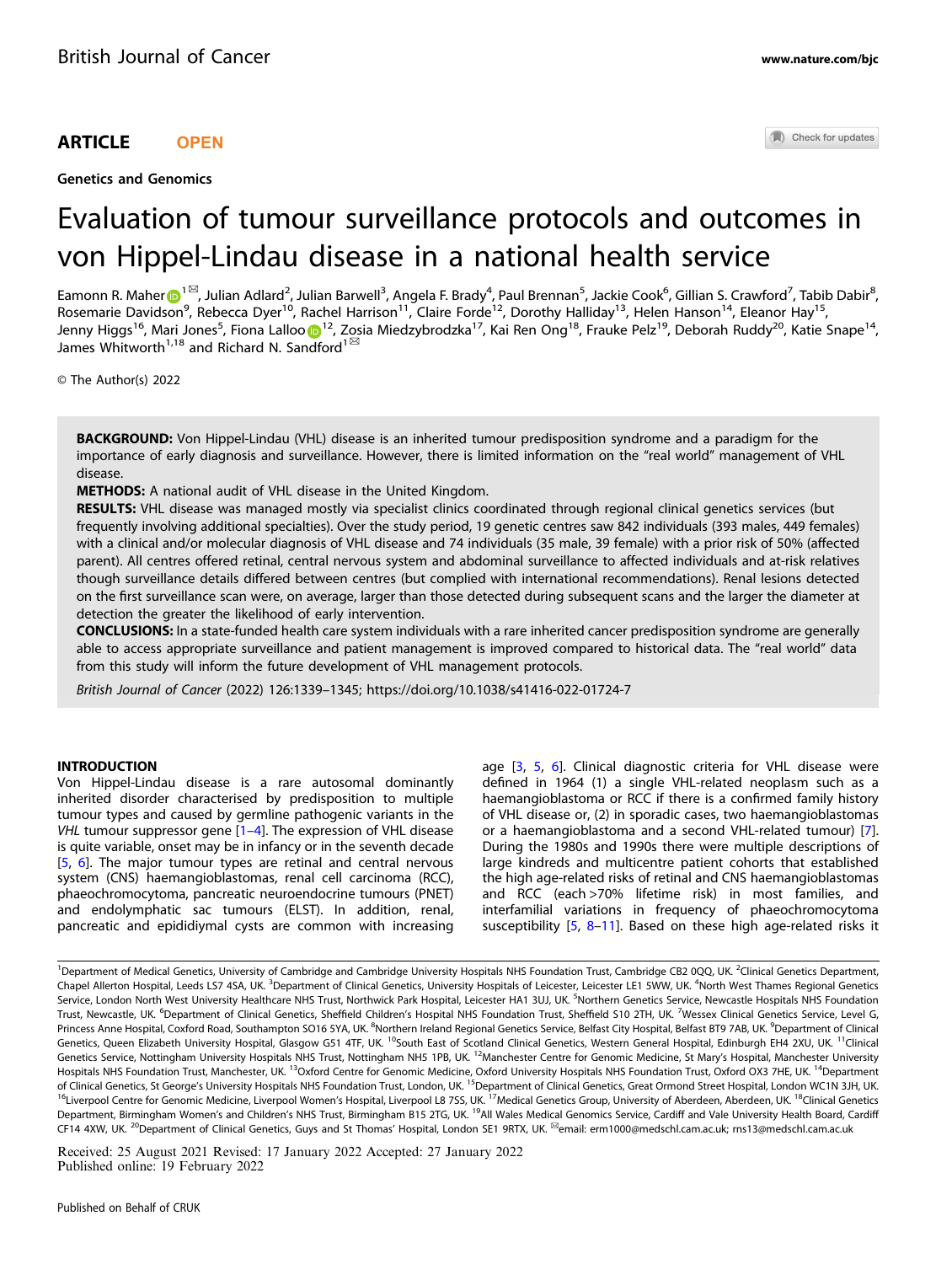1340

was suggested that affected individuals and their at-risk relatives should be offered regular surveillance to detect complications (especially retinal haemangioblastomas and RCC) at an early stage in order to reduce morbidity and mortality [\[5,](#page-5-0) [12](#page-5-0)]. Subsequently it was reported that the adoption of surveillance programmes was associated with an increase in the proportion of retinal haemangioblastoma that were detected at an early (asymptomatic) stage, a reduction in the age at diagnosis of RCC and increased survival [\[13](#page-5-0), [14\]](#page-5-0). With the adoption of annual renal surveillance, it was recognised that RCC could be detected at an early stage and monitored until they reached a diameter of 3 cm before surgical treatment, with minimal risk of metastatic disease [[15,](#page-5-0) [16](#page-5-0)]. Furthermore as there is a high risk of further ipsilateral and contralateral RCC, the recommended management is nephron-sparing subtotal nephrectomy (or localised ablation using RFA or cryosurgery) in order to preserve renal function for as long as possible [[16](#page-5-0), [17\]](#page-5-0).

The identification of the VHL tumour suppressor gene in 1993 and the subsequent characterisation of >1000 germline pathogenic variants has enabled genetic diagnosis and presymptomatic testing to be made available to most affected families and facilitates early diagnosis, particularly in those without a family history (up to 20% of probands result from de novo mutations) [[1](#page-4-0), [18](#page-5-0), [19\]](#page-5-0). Pre-symptomatic testing is offered from early childhood and there is a high uptake, with those relatives who test negative being released from annual surveillance programmes and so increasing the cost-effectiveness of surveillance [\[20\]](#page-5-0). Over the past two decades there has been a general consensus among expert opinions of the value of surveillance to detect VHL-related complications early (particularly for ocular and renal tumours) though the details (e.g. age at which screening is commenced and imaging modalities) can vary between centres and countries [\[2](#page-4-0), [4,](#page-5-0) [21](#page-5-0), [22\]](#page-5-0). However, there is little information on the "real world" implementation of such surveillance programmes within large countries and the extent of inter-centre variability (and its consequences). To address this knowledge deficit an audit was initiated to define the characteristics of services for patients and families with VHL disease across the United Kingdom (population ~65,110,000 Office for National Statistics 2016). Here we report the findings of this survey.

## METHODS Audit details

Twenty-two regional genetics centres were contacted and asked to complete a standardised questionnaire (see Supplementary material) to collect data on relevant individuals who have been under follow-up for all or part of the period 2012–2017. Individuals were included in the audit if (a) they had a clinical and/or molecular diagnosis of VHL disease or (b) they were at 50% risk of inheriting VHL disease and had not undergone predictive genetic testing. A clinical diagnosis of VHL is defined according to the criteria specified in Genereviews: [https://www.ncbi.nlm.nih.gov/](https://www.ncbi.nlm.nih.gov/books/NBK1463/) [books/NBK1463/\)](https://www.ncbi.nlm.nih.gov/books/NBK1463/): 1. A simplex case (i.e. an individual with no known family history of VHL syndrome) presenting with two or more characteristic lesions (two or more haemangioblastomas of the retina, spine, or brain or a single haemangioblastoma in association with a visceral manifestation (e.g. renal cell carcinoma, adrenal or extra-adrenal phaeochromocytoma, endolymphatic sac tumour (ELST), or neuroendocrine tumour of the pancreas (pNET)) and 2. an individual with a positive family history of VHL disease in whom one or more of the following syndrome manifestations was present: retinal haemangioblastoma, spinal or cerebellar haemangioblastoma, adrenal or extra-adrenal pheochromocytoma, renal cell carcinoma, multiple renal and pancreatic cysts). Patient identifiable data was not collected.

The audit was carried out against screening guidelines published Maher et al. [\[2](#page-4-0)]. These screening guidelines were selected because (a) they had been published and widely read several years before the study period and (b) they were from a European group and would more closely reflect medical practice in the UK than recommendations from USA groups.

Screen for retinal angioma. Annual ophthalmic examinations (direct and indirect ophthalmoscopy), beginning in infancy or early childhood.

Screen for CNS haemangioblastoma. MRI scans of the head for every 12–36 months, beginning in adolescence.

Screen for renal cell carcinoma and pancreatic tumours. MRI (or ultrasound) examinations of the abdomen every 12 months, beginning from the age of 16 years.

Screen for phaeochromocytoma. Annual blood pressure monitoring and 24-h urine studies for catecholamine metabolites. More intense surveillance (e.g. annual measurement of plasma normetanephrine levels, adrenal imaging, beginning from the age of 8 years should be considered in families at high-risk for phaeochromocytoma).

#### Statistical analysis

*t*-testing and  $\chi^2$  analysis were performed as appropriate. Statistical significance was designated as 5%.

## RESULTS

## Organisation of NHS specialist services for VHL disease

Twenty-two Regional Genetics Centres were contacted to participate in the national audit and completed the audit questionnaire (see Supplementary material). Four centres reported that they did not have a formal VHL surveillance clinic (one because of low numbers, one because there were two clinics running at other hospitals in their region and two undertook individual non-specialist clinic reviews). Of the 18 formal surveillance clinics for which information was obtained, 16 were led by the clinical genetics service and two by the endocrinology service. Of the clinical genetics service led clinics, most (11/16) were multidisciplinary. The most frequent specialties represented in the multidisciplinary clinics were ophthalmology  $(n = 8)$ , endocrinology  $(n = 4)$ , urology  $(n = 3)$  followed by paediatrics, neurology, nephrology, radiology (each  $n = 1$ ).

## Characteristics of individuals attending NHS specialist services for VHL disease

Data were obtained from 22 UK regional genetics centres. Overall 842 individuals (393 males, 449 females) with a clinical and/or molecular diagnosis of VHL disease attended one of the centres over the audit period (2012–2017). A pathogenic VHL variant had been detected in 750 individuals but not in 64 (diagnostic rate 92%). In addition, 74 individuals (35 male, 39 female) with a prior risk of 50% (affected parent) were also seen. Individuals at 50% risk were screened as per individuals with confirmed VHL disease in all centres until (a) their status was resolved by genetic testing or (b) they reached the age at which screening was discontinued if no evidence of VHL disease had appeared. The age at which screening was discontinued varied between 40 and 65 years with a median age of 50 years.

The number of individuals seen at each centre ranged from 1 to 101 (mean 38.2, median  $=$  33). The UK population in 2016 was 65.11 million ([www.ons.gov.uk](http://www.ons.gov.uk)) giving a maximum prevalence of 1.29 per 100,000 population (1 per 77,340) but excluding the patients from the two regions where data ascertainment appeared to be incomplete gave an estimated maximum prevalence of 1.4 per 100,000 population (1 per 71,480). Counting half of the individuals at 50% prior risk further increased this to 1.46 per 100,000 population (1 per 68,493).

There were 33 deaths over the study period (mean age at death 50.4 years, range 25–82 years) and 17 deaths were considered to be related to a complication of, or treatment for, VHL disease (mean age at death 48.3 years, range 25 to 68 years). For 11 cases, mean age at death 58.8 years, range 40 to 82 years, the cause of death was not considered to be linked to VHL disease (e.g. myocardial infaction) and for 5 cases the relationship to VHL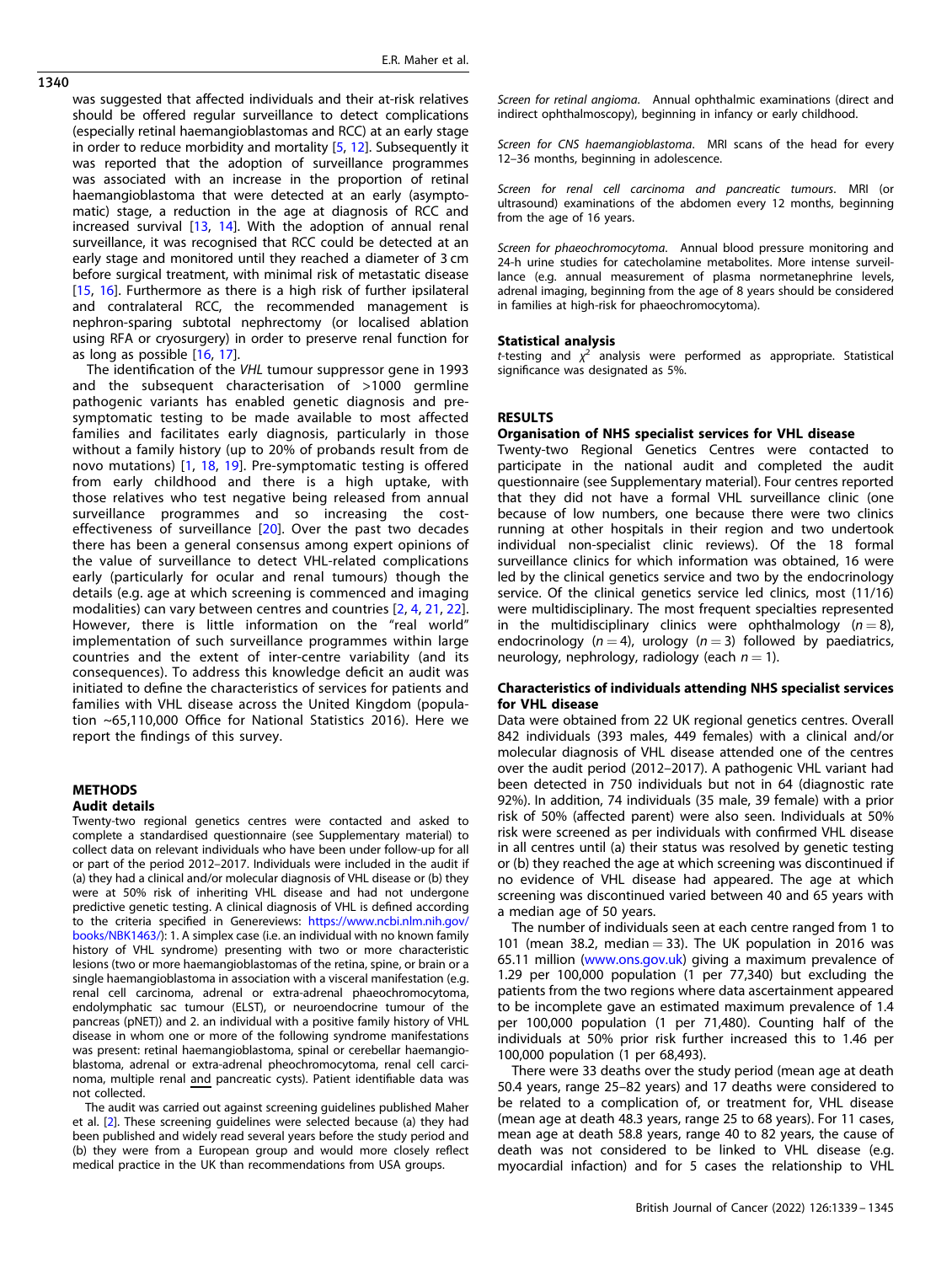Number of renal tumours

sunours renal t  $\overline{5}$ Number

 $\Omega$ 10

## <span id="page-2-0"></span>Surveillance programmes in clinical genetics centres offering VHL disease surveillance

Retinal haemangioblastoma. Using the standard recommendation of "annual ophthalmic examinations (direct and indirect ophthalmoscopy), beginning in infancy or early childhood", the majority (15/18) centres met the audit standard with most centres (13/18) commenced retinal surveillance at age 5 years (two centres started earlier (age 2 or 3 years)) but three centres started later (e.g. 5–8 years, 5–10 years or 7–10 years).

Central nervous system haemangioblastoma. The surveillance recommendation that responses were assessed against was "MRI scans of the head for every 12–36 months, beginning in adolescence". All centres offered some surveillance for cerebellar and spinal haemangioblastomas, though there were inter-centre variations according to whether regular surveillance was performed (for brain in 16 centres for spinal cord in 13 centres) or just a baseline MRI (for brain and spinal cord in 5 centres at median age 16 years (range 11–18 years). The first CNS MRI scan was generally performed 14 to 16 years (58% of centres, range 8–18 years). For those centres that performed regular MRI scans the most common interval was 36 months for both brain and spine (88% and 92% of centres).

Abdominal imaging. To detect renal cell carcinoma and pancreatic tumours the selected surveillance protocol recommended "MRI (or ultrasound) examinations of the abdomen every 12 months, beginning from the age of 16 years" [\[2\]](#page-4-0). Only one genetics centre did not commence abdominal imaging at age 16 years (MRI was offered from 18 years) but 12 centres offered abdominal imaging from an earlier age (youngest age 8 years). The imaging modality varied between centres e.g. MRI only ( $n = 9$ ), ultrasonography only (with CT/MRI for suspected lesions) ( $n = 6$ ) or combinations (e.g. alternating) of ultrasound and MRI ( $n = 6$ ).

Phaeochromocytoma and paraganglioma (PPGL) surveillance. All centres offered biochemical testing (urine or plasma catecholamine measurements) usually commencing between 5 and 10 years of age (age 11 in one centre). Several centres commented that they commenced surveillance earlier for "higher risk" cases (e.g. family history of PPGL and/or known PPGL-associated VHL variant).

#### Renal cell carcinomas in VHL disease

Over the study period, 242 RCC were detected in 170 individuals (35 with multiple lesions (median 2, maximum 7 tumours)). The mean age at detection of a RCC was 39.4 years (SD  $\pm$  12.7) and the mean maximum diameter of the lesion when detected was  $2.16 \pm$ 1.24 cm. 53 lesions in 31 patients were detected on the first renal imaging (mean maximum diameter  $3.07 \pm 1.28$ . This mean maximum diameter of lesions detected on the first renal scan was significantly larger than those that were detected in subsequent scans (mean maximum diameter of  $1.88 \pm 1.11$  cm  $(t = 6.34, P < 0.0001)$ ). The most frequent imaging modality for detecting a RCC was MRI ( $n = 181$  lesion) followed computed tomography (CT) ( $n = 40$ ) and ultrasonography ( $n = 18$ ) (3 not specified). The size distribution (maximum diameter) of the renal lesions detected subdivided by modality and whether first scan or not is shown in Fig. 1.

The treatment outcome was available for 229 RCC: 51 were under observation, 134 were treated by surgical excision and 44 by ablation (radiofrequency ablation or cryoablation). For those that proceeded to surgery or ablative therapy, there was a wide variability in the timescale to intervention with 32.3% being treated within 12 months of detection and 3% more than 10 years later. The relationship between maximum diameter when





Fig. 1 Maximum diameter of renal tumours when detected according to imaging modality and whether it was the first scan of that type. a Distribution of renal tumour sizes and imaging: MRI  $(First) =$  tumours detected on first renal MRI scan in that individual;  $MRI =$  tumours detected on a MRI scan in individuals with previous MRI or CT scans; CT (First)  $=$  tumours detected on first renal CT scan in that individual;  $CT =$  tumours detected on a  $CT$  scan in individuals with previous MRI or CT scans; USS (First)  $=$  tumours detected on first renal ultrasound scan in that individual;  $USS =$  tumours detected on a renal ultrasound scan in individual with previous renal ultrasonography. b Details of imaging modality to detect tumours of different sizes (same data as in (a) but expressed as a % of total tumours of that size).

detected and outcome (intervention or no intervention) is illustrated in Fig. [2](#page-3-0). This demonstrates that, as the maximum tumour diameter increases, the number of lesions with no intervention falls and there is a trend from late to early intervention (some interventions for small RCC were probably performed when other larger tumours in the same kidney were being treated) (chi-squared testing for trend of no/very late/late/ delayed intervention versus early/very early intervention with increasing tumour diameter  $\chi^2 = 59.4$ ,  $P < 0.0001$ ).

Fifteen individuals (1.8%) developed end-stage renal failure during the study period at a mean age of 40.4 years (range 22–61 years) and 7 of these went on to have a renal transplant (at mean 37.3 years, range 29–53 years).

Central nervous system haemangioblastomas in VHL disease Over the study period, 217 haemangioblastomas were detected in 183 individuals (25 with multiple haemangioblastomas (median 2, maximum 3 tumours) at a mean age of 37.04 years (range 9–66 years). 38% of haemangioblastomas were detected following symptoms and 62% were asymptomatic and diagnosed on routine surveillance imaging. Location of the haemangioblastoma was specified for 215: 176 (82%) of haemangioblastomas were located in the cerebellum, 35 (16%) in the spine and 4 (2%) in the brain stem. The age distribution of the haemangioblastomas diagnosed in the study period (subdivided by location and symptomatic status) is shown in Fig. [3](#page-3-0).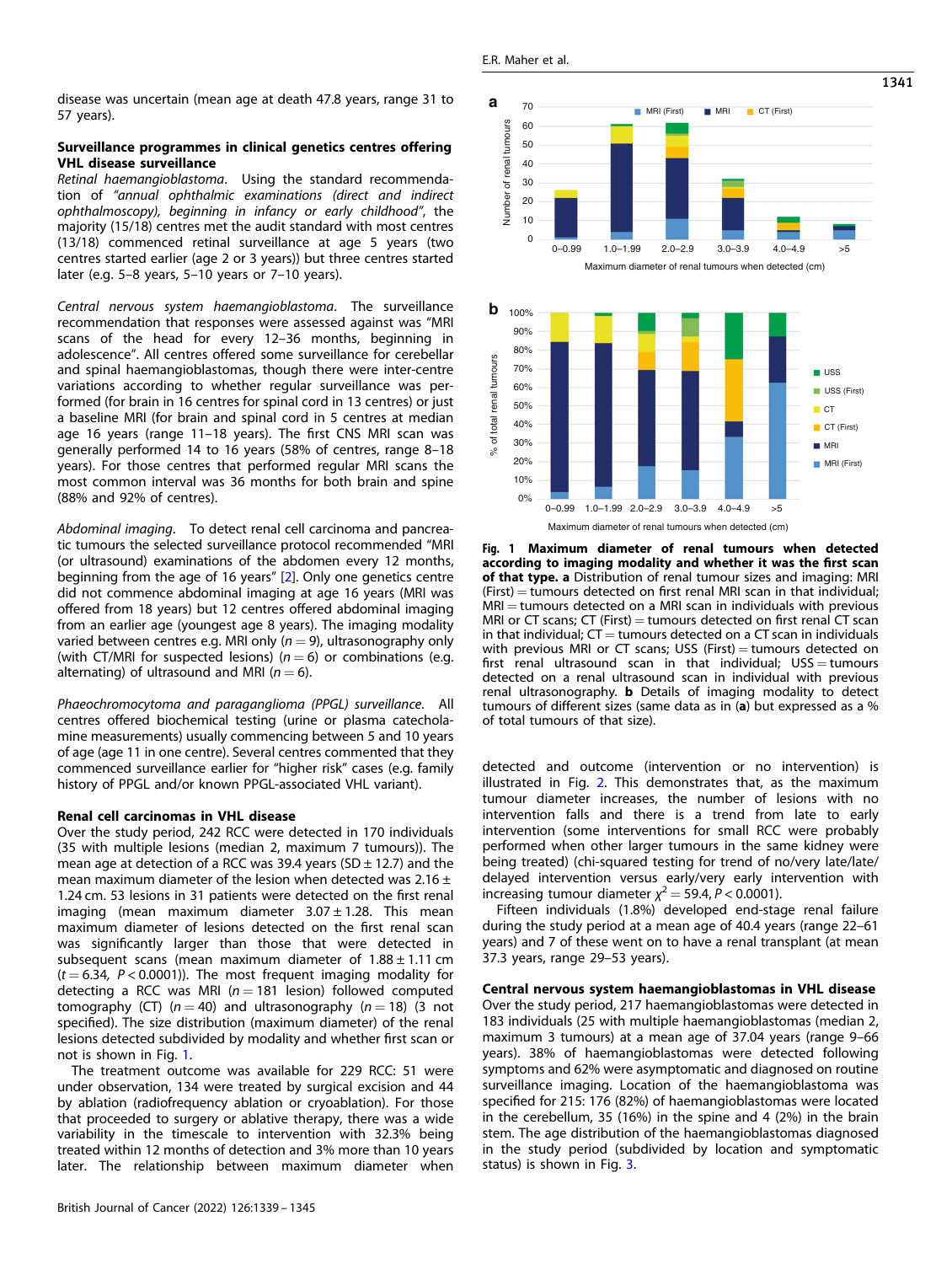<span id="page-3-0"></span>

Fig. 2 Outcome over the study period of detected RCC according to tumour size (maximum diameter in cm). No intervention  $=$ tumour remained under surveillance; very early intvn= proceeded to intervention (surgical removal or ablative procedure) within 12 months; early intervention = proceeded to intervention within 12–35 months of detection; delayed intervention  $=$  proceeded to intervention between ≥3 and <5 years of detection; late intervention = proceeded to intervention between  $\geq$ 5 and <10 years of detection; very late intervention = proceeded to intervention  $\geq 10$ years after detection.



Fig. 3 Age distribution of haemangioblastomas. Age distribution of cerebellar and spinal haemangioblastomas according to whether they were detected through routine surveillance (cerebellar SCR and spinal SCR) or because of symptoms (cerebellar SYM or Spinal SYM).

Pancreatic neuroendocrine tumours (PNETs) in VHL disease. A PNET was present in 36 patients (mean age  $38.5 \pm 13.2$  years) in the study period (30 with a single tumour and 6 with multiple PNETs). The earliest recorded age at diagnosis was 18 years. The mean maximum diameter at diagnosis was  $2.05 \pm 1.28$  cm; range 0.9–6.3 cm). 27 PNETs were detected by MRI and 6 and 3 by computer tomography and ultrasonography respectively. In 9 cases, the PNET was detected on the first MRI or CT scan performed (mean maximum diameter  $2.01 \pm 0.96$  cm. Nineteen patients were under surveillance, 15 had undergone surgical intervention and 3 were being managed medically e.g. lanreotide). Comparing centres that performed MRI scans at least once every two years for abdominal surveillance and those that performed less frequent MRI scans (or ultrasound only), there was a significantly increased frequency of PNET detected in the former ((6.1 and 2.6 per 100 patients respectively,  $p = 0.017$ ).

Endolymphatic sac tumours. were diagnosed in 11 patients (1.3% of the cohort) during the study period. In 3 patients the diagnosis was made in an asymptomatic individual through screening investigation and in 8 cases the patients were symptomatic at diagnosis.

## Very early age at diagnosis of VHL-related neoplasia

Surveillance programmes look to balance comprehensive early detection with cost efficiency. To identify the extent to which current surveillance recommendations might miss some unusually early presentations of VHL-related tumours, each of the centres was asked to specify the number of such cases they had seen over the study period. There was one case of a retinal haemangioblastoma and none of a CNS haemangioblastoma younger than age 5 years, two individuals with RCC were diagnosed before 18 years and 7 with phaeochromocytoma were diagnosed <10 years (youngest age 7 years).

#### **DISCUSSION**

We report the results of a national audit of VHL disease performed across 22 regional clinical genetics centres. The number of patients seen in each centre was variable with higher numbers in centres with a larger catchment area and/or longstanding dedicated specialist clinics. Within the UK there is no nationally commissioned service for VHL disease surveillance, but there was a high degree of similarity between the different regional services. In most centres the specialist clinic was led by staff from clinical genetics. This arrangement reflects the early establishment of dedicated VHL specialist clinics in some UK genetics centres [[5](#page-5-0), [12](#page-5-0), [23\]](#page-5-0) and the multisystem nature of VHL disease that means that it does not entirely fall under any specific medical or surgical specialty. We found variability in the organisation of VHL clinical services with some centres having up to four different specialties represented in their clinic, whilst other centres offered a less centralised clinic model. A multidisciplinary or "one-stop" service model can be more convenient for patients and families and reduce the number of hospital visits, though it is unknown whether such an arrangement improves clinical outcomes. With a large number of clinical specialties potentially involved in clinical care, our experience is that a key factor for an optimal service is that a named clinician coordinates their multifaceted care. This audit was completed before the COVID-19 pandemic, during which some centres adopted telemedicine approaches to clinical care. We anticipate that some of the developments put in place during the pandemic (e.g. virtual clinics and digital retinal imaging techniques [[24,](#page-5-0) [25](#page-5-0)]) might be retained in order to improve efficiency and patient compliance.

VHL disease provides an exemplar of an inherited cancer syndrome for which surveillance programmes have reduced morbidity and mortality through earlier diagnosis [[13](#page-5-0), [14,](#page-5-0) [26](#page-5-0)]. However, worldwide there is little information available on access to appropriate surveillance outside of centres with a research interest in VHL disease. We assessed the screening protocols for all the centres against that specified in a review written by an international (European) group of experts [[2\]](#page-4-0). The majority of centres audited met the selected audit standard for surveillance, but in a few centres retinal and abdominal imaging commenced later than was recommended, and not all centres offered regular ongoing brain and/or spinal cord imaging (as specified in the recommended protocol). The published surveillance programme that we selected for assessing current care made broad recommendations that would be applicable to a range of health care systems (e.g. that all patients should be offered annual abdominal imaging but the modality of imaging was not defined) [[2](#page-4-0)]. It is generally agreed that MRI is superior to ultrasonography in detecting small renal masses (though the latter is operator dependent) and that annual CT scanning should be avoided because of radiation load [[2](#page-4-0), [22](#page-5-0), [27](#page-5-0)]. We found that most, but not all centres, were offering MRI alone or alternating with ultrasonography, rather than ultrasonography alone for abdominal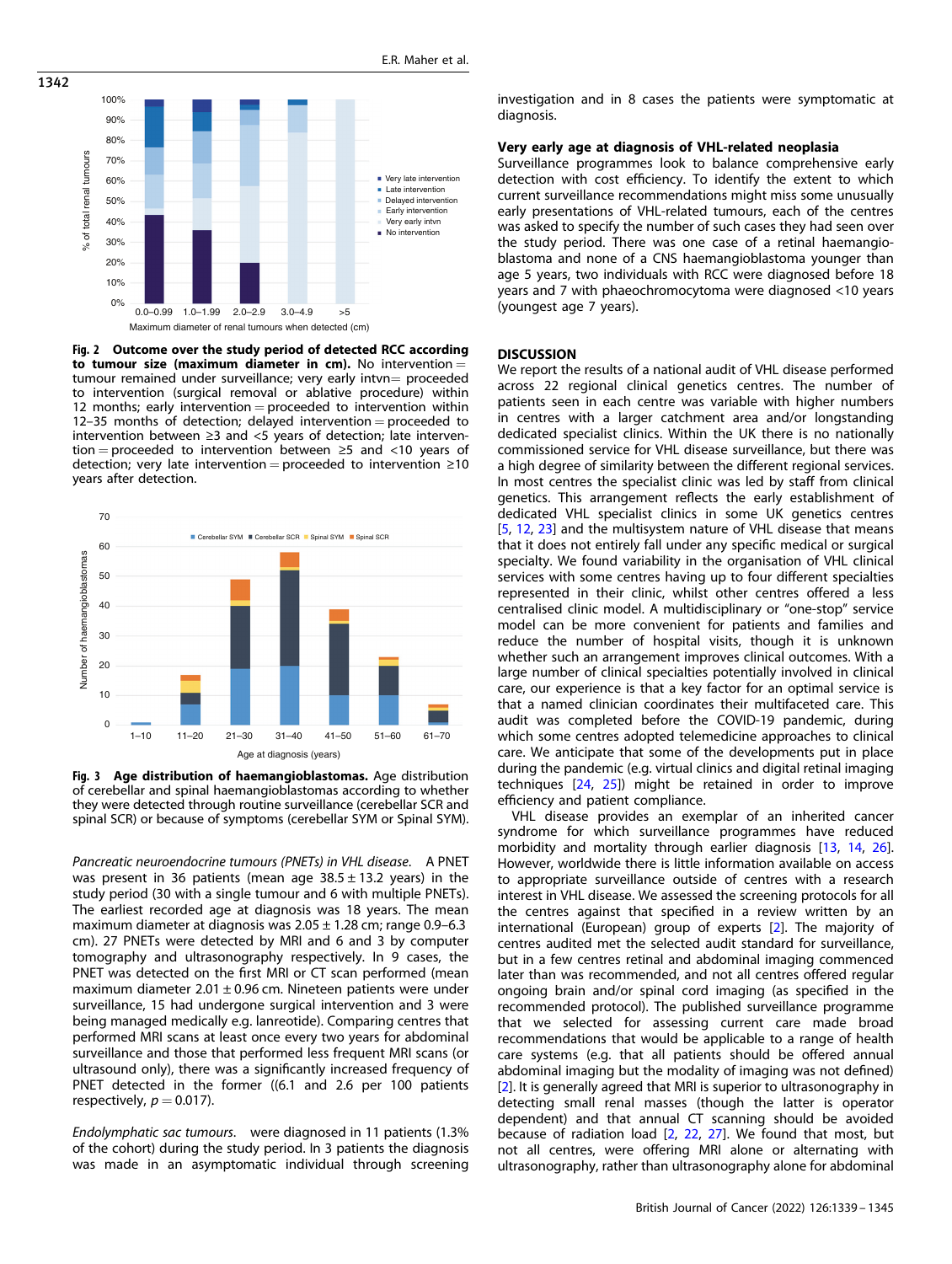<span id="page-4-0"></span>surveillance. Though it was not possible to make a direct comparison of MRI and USS for detecting small renal tumours, we note that our data suggested that renal masses are detected earlier when MRI is used for surveillance (particularly when lesions are not detected on the first scan) (see Fig. [1a](#page-2-0), b)). Furthermore, we found that the smaller the renal mass at detection the less likely very early or early intervention (within 12 months and within 12–36 months respectively) would be required (Fig. [2\)](#page-3-0). We note a recent recommendation that the frequency of MRI abdominal surveillance might be reduced to biannually [[22\]](#page-5-0) but, in the "real world" series reported here, there were instances of renal lesions being diagnosed by MRI at ≥3 cm (despite this not being the first scan). The format of the audit does not allow us to say what the reasons for this might be (e.g. it could be that the interval between scans was longer than the intended through compliance or organisational issues) but this finding suggests that any move to lengthen screening intervals at a national level would need to be carefully monitored as, outside of well-resourced specialist centres, such a change could increase the risk of delayed diagnosis of RCC and potentially also for PNETs.

It was apparent that each centre appeared to be following the "3 cm rule" i.e. observing small RCC until they reach this size and then undertaking renal sparing surgery (though when ablative strategies were used treatment might be instigated for lesions 2–3 cm diameter) [\[15](#page-5-0)–[17](#page-5-0)]. We note that though the frequency of early intervention increased with tumour size, there was apparently considerable heterogeneity in progression rates with some RCC < 2 cm diameter proceeding to intervention within 12 months. Again, this finding would suggest that if screening intervals are to be lengthened, then in "real-world scenarios" careful monitoring of any lesions detected would be initially required to establish growth rates of individual lesions. Over the past three decades, the adoption of renal surveillance programmes and nephron-sparing surgery in VHL disease has reduced the risk of death from RCC and the incidence of endstage renal failure following renal surgery [[5](#page-5-0), [12](#page-5-0), [23](#page-5-0)].

Most variability between the recommended surveillance and that which was being offered in practice was for central nervous system haemangioblastomas, with multiple centres not offering regular imaging. Nevertheless, it was noticeable that 62% of cerebellar and spinal haemangioblastomas diagnosed in the study period were detected at an asymptomatic stage by a surveillance MRI scan. This represents a major shift over the past three decades in UK clinical practice, as in earlier studies, almost all haemangioblastomas presented symptomatically [[5](#page-5-0)]. Though, in general, completely asymptomatic haemangioblastomas are surgically removed only infrequently and non-cystic haemangioblastomas may not enlarge over a period of years (and so the prognosis of small asymptomatic lesions can be difficult to predict), CNS imaging can detect asymptomatic syringomyelia which may require intervention and also identify markers of progression such as rapid growth and an associated cyst [[28](#page-5-0)-[30](#page-5-0)]. Knowledge of asymptomatic lesions that are progressively enlarging may allow more considered planning of surgical intervention and reduce the risk of late presentation. The availability of medical treatments such as the HIF-2 antagonist belzutifan for the treatment of VHL disease will provide further impetus for early detection [\[31](#page-5-0)].

The age at which surveillance should commence for individual manifestations of VHL disease can be contentious. Rare cases of exceptional early onset can bring pressure to start surveillance sooner. However, whilst the results of this audit confirm that some manifestations of VHL disease can present before the age at which surveillance is commenced, in most centres such occurrences are rare, with just one case of a retinal haemangioblastoma diagnosed younger than age 5 years, and 7 children with phaeochromocytoma diagnosed before age 10 years. Some surveillance protocols recommend that retinal examination starts in infancy but there are

Though the prevalence of ELST in a carefully screened cohort of individuals with VHL disease was estimated previously at 11% [\[34\]](#page-5-0), the frequency of ELST in our cohort was only 1.3%. This lower prevalence may reflect, that in 12 centres investigations for ELST were only initiated when patients were symptomatic.

There were 33 deaths over the study period (mean 50.4 years, age range 25–82) and 17 deaths were known to have been related to VHL disease (mean age at death 48.3 years, range 25–68 years), Our methodology did not allow us to estimate life-expectancy but we note that at least 32% of deaths were unrelated to VHL disease and, a paper from Denmark studying deaths from VHL disease between 1841 and 2010 found that 79% deaths were secondary to VHL disease but the risk of a VHL-related death decreased over time [\[35](#page-5-0)].

There are a number of limitations to this audit. Information was gathered through clinical genetics services and so ascertainment was likely incomplete (patients not referred for genetic testing and management would not have been ascertained). Previous prevalence estimates of VHL disease are at 1 in 53,000 in the East of England, 1 in 91,111 in north-west England, ~1 in 39,000 in the district of Freiburg in Germany and ~1 in 47,000 in Denmark [\[5,](#page-5-0) [10,](#page-5-0) [36,](#page-5-0) [37\]](#page-5-0). The maximum prevalence from our study was estimated  $\sim$ 1 in 69,000 which is intermediate with the two previous UK estimates (the high prevalence in the district of Freiburg presumably reflects the frequency of the "Black Forest (p. Tyr98His founder mutation in the region) [[38\]](#page-5-0). This suggests that our ascertainment at a national level was in line with that from previous local studies. Though information was collected on a standard proforma it was completed by a different individual(s) in each centre and so we cannot exclude some variability in how information was collected and interpreted. The study was performed as a clinical audit and so there were restrictions on the availability of individual level data (e.g. information on VHL variants was not recorded). Information on the frequency and causes of patient factors non-compliance with screening protocols was not collected and would be an important issue to address in future investigations. Due to the cross-sectional nature of the study, some of the patients had only had a single round of surveillance. Despite these limitations, this study provides novel information that complements that produced from research cohorts for which there are likely to be significant ascertainment bias and it provides a profile of routine clinical care for a rare cancer predisposition syndrome at a national level in a country with a universal healthcare system. Although the UK does not have a centrally-commissioned specification for VHL surveillance clinics, there was considerable similarity between centres in the surveillance they offered. One outcome of this audit may be to reduce variability between centres. With the advent of HIF-2 antagonists for the medical management of VHL disease, the data from this study will be invaluable for costing and planning new developments in VHL care pathways.

## DATA AVAILABILITY

Data are available to bona fide researchers from the corresponding authors.

#### **REFERENCES**

- 1. Latif F, Tory K, Gnarra J, Yao M, Duh FM, Orcutt ML, et al. Identification of the von Hippel-Lindau disease tumour suppressor gene. Science. 1993;260:1317–20.
- 2. Maher ER, Neumann HP, Richard S. von Hippel-Lindau disease: a clinical and scientific review. Eur J Hum Genet. 2011;19:617–23.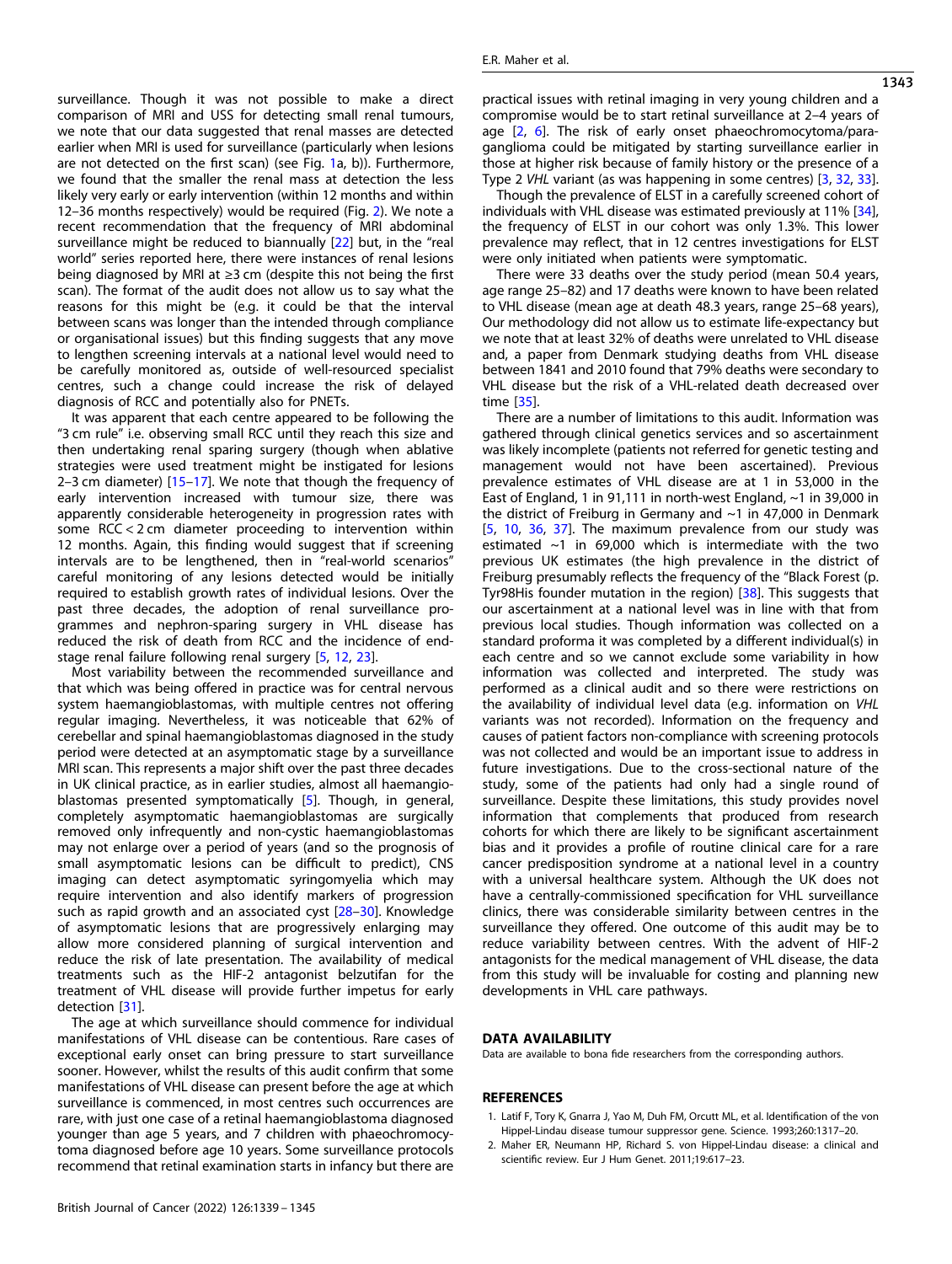- <span id="page-5-0"></span>1344
- 3. Gossage L, Eisen T, Maher ER. VHL, the story of a tumour suppressor gene. Molecular analysis of de novo germline mutations in the von Hippel-Lindau disease gene. Nat Rev Cancer. 2015;15:55–64.
- 4. Nielsen SM, Rhodes L, Blanco I, Chung WK, Eng C, Maher ER, et al. Von Hippel-Lindau Disease: Genetics and Role of Genetic Counseling in a Multiple Neoplasia Syndrome. J Clin Oncol. 2016;34:2172–81.
- 5. Maher ER, Yates JR, Harries R, Benjamin C, Harris R, Moore AT, et al. Clinical features and natural history of von Hippel-Lindau disease. Q J Med. 1990;77:1151–63.
- 6. Wiley HE, Krivosic V, Gaudric A, Gorin MB, Shields C, Shields J, et al. Management of retinal hemangioblastoma in von Hippel-Lindau Disease. Retina. 2019;39:2254–63.
- 7. Melmon KL, Rosen SW. Lindau's disease. Review of the literature and study of a large kindred. Am J Med. 1964;36:595–617.
- 8. Fill WL, Lamiell JM, Polk NO. The radiographic manifestations of von Hippel-Lindau disease. Radiology. 1979;133:289–95.
- 9. Green JS, Bowmer MI, Johnson GJ. Von Hippel-Lindau disease in a Newfoundland kindred. CMAJ. 1986;134:133–8.
- 10. Neumann HP, Wiestler OD. Clustering of features of von Hippel-Lindau syndrome: evidence for a complex genetic locus. Lancet. 1991;337:1052–4.
- 11. Chauveau D, Duvic C, Chrétien Y, Paraf F, Droz D, Melki P, et al. Renal involvement in von Hippel-Lindau disease. Kidney Int. 1996;50:944–51.
- 12. Huson SM, Harper PS, Hourihan MD, Cole G, Weeks RD, Compston DA. Cerebellar haemangioblastoma and von Hippel-Lindau disease. Brain. 1986;109:1297–310.
- 13. Ong KR, Woodward ER, Killick P, Lim C, Macdonald F, Maher ER. Genotypephenotype correlations in von Hippel-Lindau disease. Hum Mutat. 2007;28:143–9.
- 14. Wilding A, Ingham SL, Lalloo F, Clancy T, Huson SM, Moran A, et al. Life expectancy in hereditary cancer predisposing diseases: an observational study. J Med Genet. 2012;49:264–9.
- 15. Duffey BG, Choyke PL, Glenn G, Grubb RL, Venzon D, Linehan WM, et al. The relationship between renal tumor size and metastases in patients with von Hippel-Lindau disease. J Urol. 2004;172:63–5.
- 16. Grubb RL 3rd, Choyke PL, Pinto PA, Linehan WM, Walther MM. Management of von Hippel-Lindau-associated kidney cancer. Nat Clin Pr Urol. 2005;2:248–55.
- 17. Herring JC, Enquist EG, Chernoff A, Linehan WM, Choyke PL, Walther MM. Parenchymal sparing surgery in patients with hereditary renal cell carcinoma: 10 year experience. J Urol. 2001;165:777–81.
- 18. Richards FM, Payne SJ, Zbar B, Affara NA, Ferguson-Smith MA, Maher ER. Molecular analysis of de novo germline mutations in the von Hippel-Lindau disease gene. Hum Mol Genet. 1995;4:2139–4.
- 19. Tabaro F, Minervini G, Sundus F, Quaglia F, Leonardi E, Piovesan D, et al. VHLdb: a database of von Hippel-Lindau protein interactors and mutations. Sci Rep. 2016;6:31128.
- 20. Evans DG, Maher ER, Macleod R, Davies DR, Craufurd D. Uptake of genetic testing for cancer predisposition. J Med Genet. 1997;34:746–8.
- 21. Binderup ML, Bisgaard ML, Harbud V, Møller HU, Gimsing S, Friis-Hansen L, et al. Von Hippel-Lindau disease (vHL). National clinical guideline for diagnosis and surveillance in Denmark. 3rd edition. Dan Med J. 2013;60:B4763.
- 22. Chahoud J, McGettigan M, Parikh N, Boris RS, Iliopoulos O, Rathmell WK, et al. Evaluation, diagnosis and surveillance of renal masses in the setting of VHL disease. World J Urol. 2021;39:2409–15.
- 23. Maddock IR, Moran A, Maher ER, Teare MD, Norman A, Payne SJ, et al. A genetic register for von Hippel-Lindau disease. J Med Genet. 1996;33:120–7.
- 24. Chen X, Sanfilippo CJ, Nagiel A, Hosseini H, Mitchell D, McCannel CA, et al. Early detection of retinal hemangioblastpmas in von Hippel-Lindau disease using ultrawidefield fluorescein angiography. Retina. 2018;38:748–54.
- 25. Mansfield Smith S, Makam R, Sullivan L, Sandford R, Allen L. Is ultra wide-field retinal imaging alone appropriate for retinal angioma screening in lower risk subjects attending Von Hippel-Lindau (VHL) clinics? Ophthalmic Genet. 2019;40:403–6.
- Kaelin WG Jr, Maher ER. The VHL tumour-suppressor gene paradigm. Trends Genet. 1998;14:423–6.
- 27. Choyke PL, Glenn GM, Walther MM, Patronas NJ, Linehan WM, Zbar B. von Hippel-Lindau disease: genetic, clinical, and imaging features. Radiology. 1995;194:629–42.
- 28. Lonser RR, Butman JA, Huntoon K, Asthagiri AR, Wu T, Bakhtian KD, et al. Prospective natural history study of central nervous system hemangioblastomas in von Hippel-Lindau disease. J Neurosurg. 2014;120:1055–62.
- 29. Lonser RR, Weil RJ, Wanebo JE, DeVroom HL, Oldfield EH. Surgical management of spinal cord hemangioblastomas in patients with von Hippel-Lindau disease. J Neurosurg. 2003;98:106–16.
- 30. Huntoon K, Wu T, Elder JB, Butman JA, Chew EY, Linehan WM, et al. Biological and clinical impact of hemangioblastoma-associated peritumoral cysts in von Hippel-Lindau disease. J Neurosurg. 2016;124:971–6.
- 31. Jonasch E, Donskov F, Iliopoulos O, Kimryn Rathmell W, Narayan V, Maughan BL, et al. Phase II study of the oral HIF-2α inhibitor MK-6482 for Von Hippel-Lindau disease–associated renal cell carcinoma. J Clin Oncol. 2020;38:5003–5003.
- 32. Crossey PA, Richards FM, Foster K, Green JS, Prowse A, Latif F, et al. Identification of intragenic mutations in the von Hippel-Lindau disease tumour suppressor gene and correlation with disease phenotype. Hum Mol Genet. 1994;3:1303–8.
- 33. Zbar B, Kishida T, Chen F, Schmidt L, Maher ER, Richards FM, et al. Germline mutations in the Von Hippel-Lindau disease (VHL) gene in families from North America, Europe, and Japan. Hum Mutat. 1996;8:348–57.
- 34. Manski TJ, Heffner DK, Glenn GM, Patronas NJ, Pikus AT, Katz D, et al. Endolymphatic sac tumors. A source of morbid hearing loss in von Hippel-Lindau disease. JAMA. 1997;277:1461–6.
- 35. Binderup ML, Jensen AM, Budtz-Jørgensen E, Bisgaard ML. Survival and causes of death in patients with von Hippel-Lindau disease. J Med Genet. 2017;54:11–8.
- 36. Evans DG, Howard E, Giblin C, Clancy T, Spencer H, Huson SM, et al. Birth incidence and prevalence of tumor-prone syndromes: estimates from a UK family genetic register service. Am J Med Genet A. 2010;152A:327–32.
- 37. Binderup ML. von Hippel-Lindau disease: Diagnosis and factors influencing disease outcome. Dan Med J. 2018;65:B5461.
- 38. Brauch H, Kishida T, Glavac D, Chen F, Pausch F, Höfler H, et al. Von Hippel-Lindau (VHL) disease with pheochromocytoma in the Black Forest region of Germany: evidence for a founder effect. Hum Genet. 1995;95:551–6.

#### ACKNOWLEDGEMENTS

We acknowledge support from the NIHR UK Rare Genetic Disease Research Consortium. We also thank the many individuals who contributed to VHL clinical services in Leicester (Corrina Powell, Vanita Jivanji and Mark C Dalby), Manchester (Zerin Hyder, Ruth Heaton), North West Thames Regional Genetics Service (Lauren Limb), Wessex Clinical Genetics Service (Professor Diana Eccles), West Midlands Clinical Genetics Service (Sue Carless). We thank VHL Alliance UK fpatient support group or their help in designing the audit.

## AUTHOR CONTRIBUTIONS

All authors collected clinical data and critically reviewed the manuscript. ERM and RNS analysed the aggregated data and wrote the first draft.

#### **FUNDING**

We thank the NIHR Cambridge Biomedical Research Centre and VHL Alliance UK for funding research into VHL disease. The University of Cambridge has received salary support (ERM, RNS) from the NHS in the East of England through the Clinical Academic Reserve. The views expressed are those of the authors and not necessarily those of the NHS or Department of Health.

#### ETHICS APPROVAL AND CONSENT TO PARTICIPATE

Approval for an audit of specialist services for VHL disease services was provided at each of the participating centres. Individual patient consent was not obtained.

## CONSENT TO PUBLISH

Not applicable.

#### COMPETING INTERESTS

EM and JB have received compensation for participating in an expert forum meeting organised by Merck Sharp & Dohme. Other authors have no competing interests to declare.

## ADDITIONAL INFORMATION

**Supplementary information** The online version contains supplementary material available at <https://doi.org/10.1038/s41416-022-01724-7>.

Correspondence and requests for materials should be addressed to Eamonn R. Maher or Richard N. Sandford.

Reprints and permission information is available at [http://www.nature.com/](http://www.nature.com/reprints) [reprints](http://www.nature.com/reprints)

Publisher's note Springer Nature remains neutral with regard to jurisdictional claims in published maps and institutional affiliations.